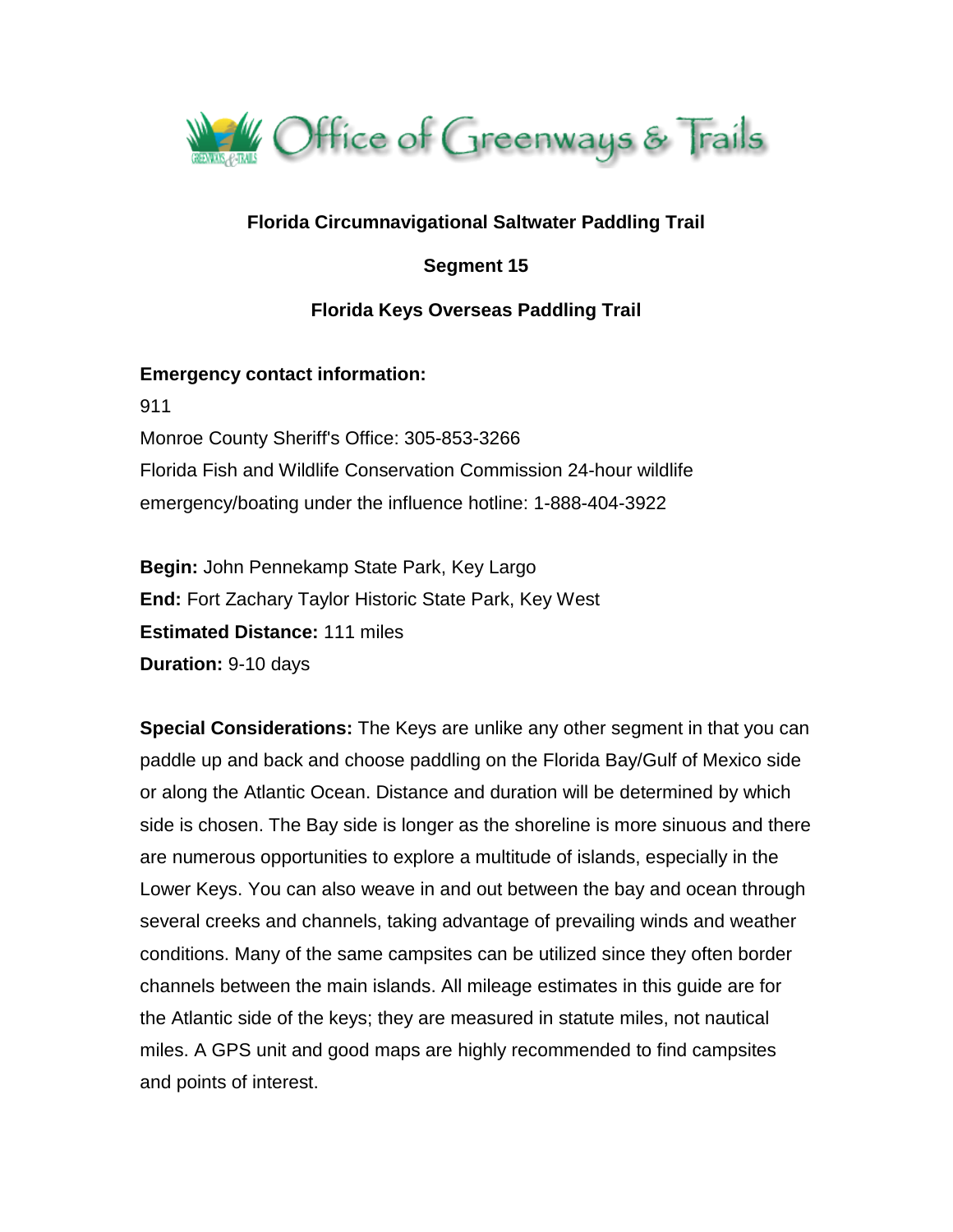For long-distance circumnavigation paddlers arriving from Everglades National Park and Florida Bay, the current point of connection to this trail is to come in from a primitive campsite at Rabbit Keys to the Indian Key Channel between Upper and Lower Matecumbe Keys. If you selected the 'Alternate Mainland' route between Flamingo and Miami to avoid bad weather you may want to consider joining this segment whenever conditions improve to experience the delights of paddling the Keys.

#### **Introduction**

Paddling in the Keys is a great way to experience both tropical splendor and unique culture. The [Overseas Highway](http://www.floridakeys.com/overseashighway.htm) is busy, powerboats abound on weekends and holidays, and some of the island towns can become congested during the peak winter tourist season, but by paddling just a short distance to lush, uninhabited islands or down winding tunnels through mangrove forests, it is easy to taste wildness and to experience solitude. Paddlers can enjoy viewing a rich diversity of marine life, ranging from manatees and sea turtles to lobsters, fish and stingrays. An array of bird life can also be spotted, from migrating hawks to magnificent frigate birds to brightly-colored warblers. Conversely, civilization in the form of great restaurants, lodging, and evening entertainment is often within easy reach of the water. Thus, the best of both worlds can be experienced!

History, too, is a strong part of the keys experience. Visual reminders of Henry Flagler's overseas railroad of the early 1900s can be seen in the arching concrete columns of several old bridges, including the original Seven Mile Bridge between Knight's Key and Ohio Key. Remnant railroad depots still exist, and the [Flagler Station Over-Sea Railway Historeum](http://www.flaglerstation.net/) can be visited at the Key West Seaport. The Labor Day Hurricane of 1935 destroyed much of the railroad.

Historic sites such as *Indian Key Historic State Park* and Fort Zachary Taylor [Historic State Park](https://www.floridastateparks.org/park/Fort-Taylor) can be visited from the water. Shipwrecks can sometimes be spotted in the gin-clear waters, testament as to how treacherous the Keys'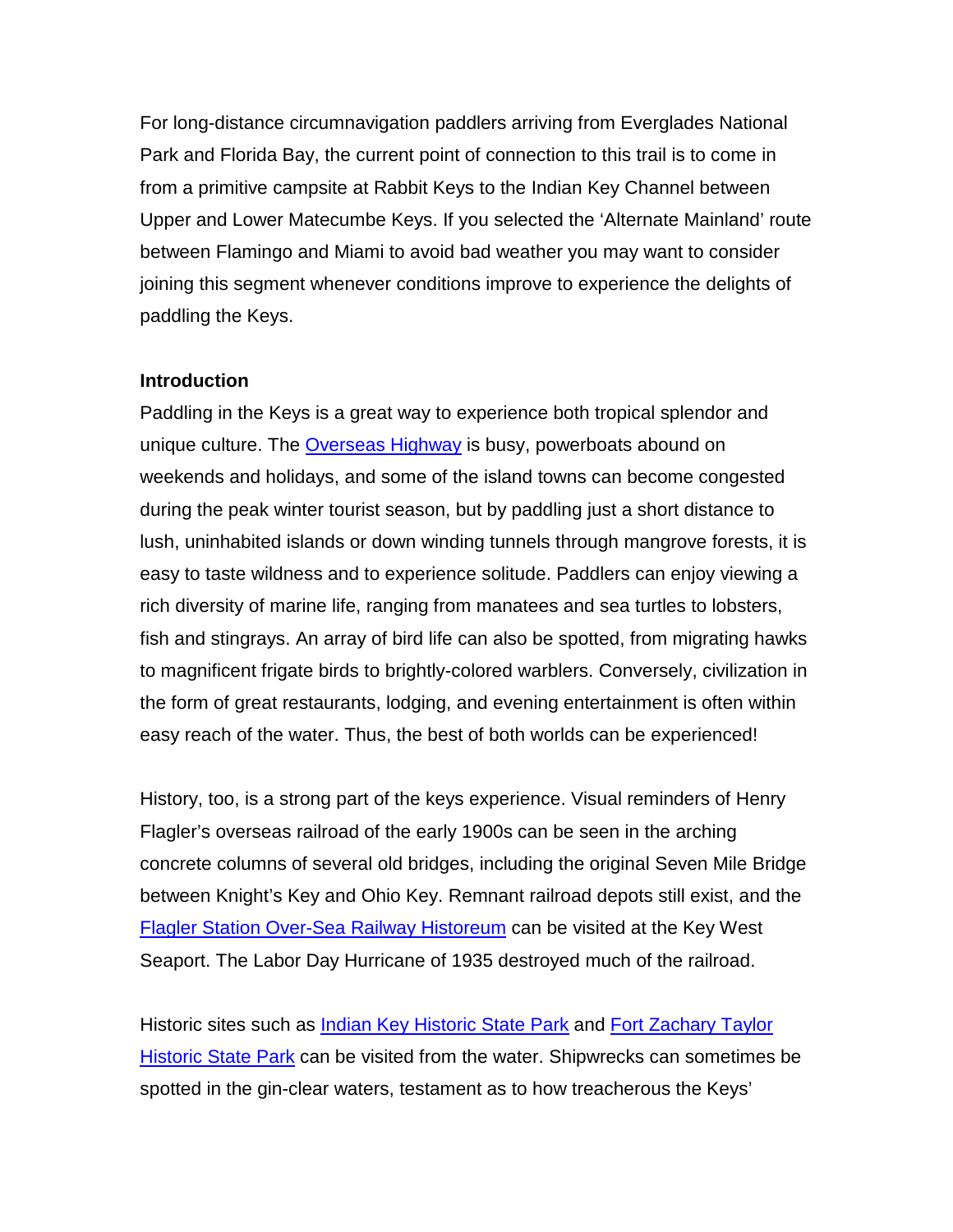waters were for navigation. Salvaging shipwrecks, known as wrecking, was once the main industry in the Keys.

Because the Keys are a popular winter destination for tourists and snowbirds, advanced reservations for desired motels and public or private campsites are highly recommended. There are some primitive campsites specifically for paddlers at several state parks, details follow in the text below. Please keep these sites clean and follow all regulations in order for them to remain open for paddlers. Most of these sites are "pack-it-in, pack-it-out" only, with campers following [Leave No Trace](https://lnt.org/) principles.

[Lodging](http://www.see-florida.com/florida-keys/where-to-stay) is available in all of the Keys' towns, and there are numerous private campgrounds. Several outfitters in the Keys can also assist you in renting or selling equipment or in guiding trips.

Many important land areas and water bodies in the Keys are in the public domain, to be carefully managed for ecological, historical or recreational purposes. There are some wonderful State parks in the Keys that offer delightful camping options for paddlers. There are two Aquatic Preserves, [Lignumvitae Key](http://www.dep.state.fl.us/coastal/sites/lignumvitae/) and [Coupon Bight,](http://www.dep.state.fl.us/coastal/sites/coupon/) that conserve underwater habitat. The Florida Fish and Wildlife Conservation Commission manages the **Florida Keys Wildlife &** [Environmental Area.](http://myfwc.com/viewing/recreation/wmas/lead/florida-keys) Federal land and waters include [Everglades National Park](http://www.nps.gov/ever) , [National Key Deer Refuge,](http://www.fws.gov/nationalkeydeer/) [Great White Heron National Wildlife Refuge,](http://www.fws.gov/nationalkeydeer/greatwhiteheron/) [Crocodile Lake National Wildlife Refuge,](http://www.fws.gov/nationalkeydeer/crocodilelake/) [Key West National Wildlife Refuge](http://www.fws.gov/nationalkeydeer/keywest/) , and the Key Largo, Looe Key and Florida Keys [National Marine Sanctuaries.](http://floridakeys.noaa.gov/welcome.html) The Florida Keys Marine Sanctuary covers most waters in the keys, encompassing 2900 square miles, and kayakers should be aware of regulations if planning to fish or snorkel.

A large number of shorter paddling adventures are available in the Keys other than the sections outlined here. To learn more, check out *The Florida Keys*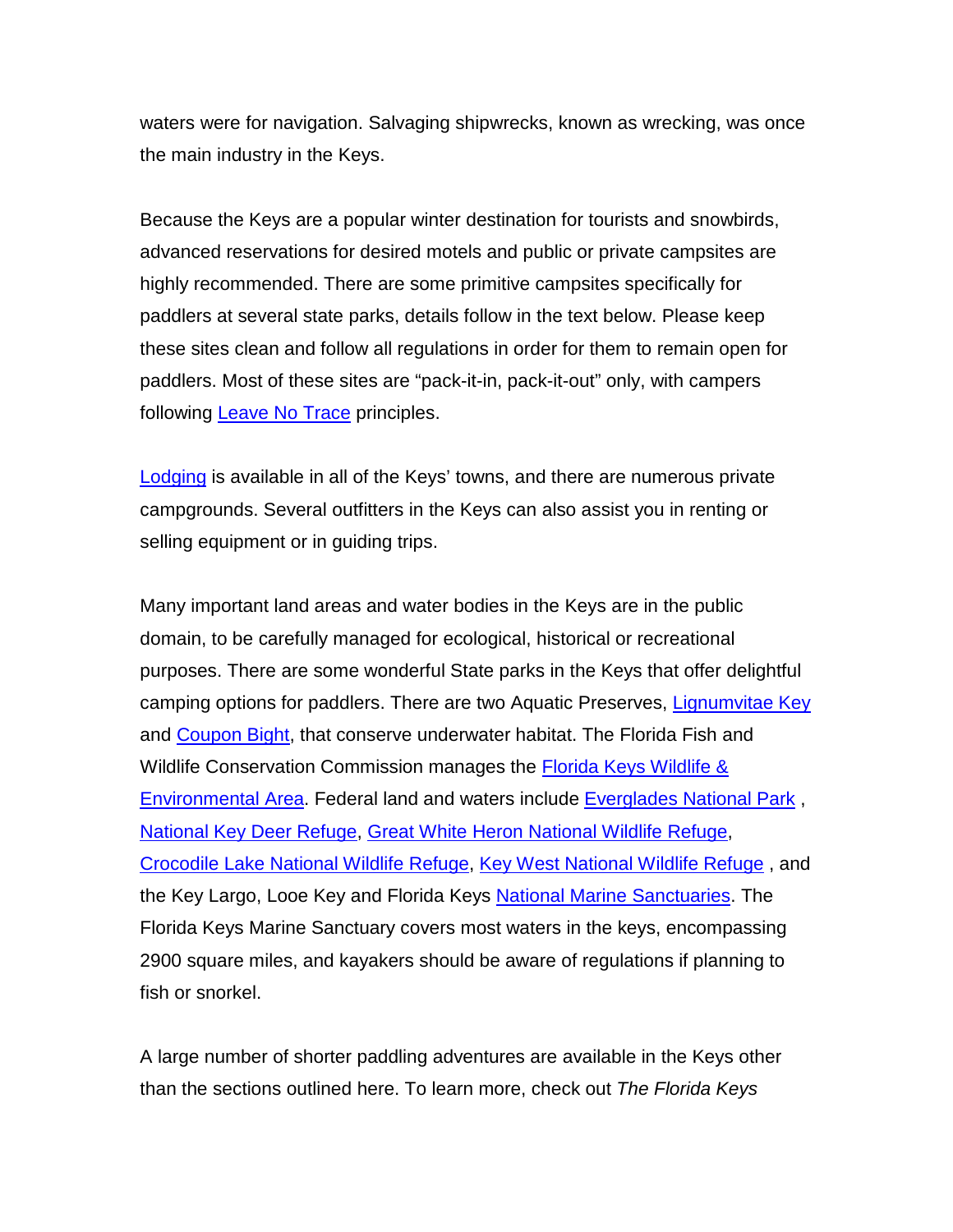*Paddling Atlas* by Bill and Mary Burnham (Falcon Press), *The Florida Keys Paddling Guide* by Bill Keogh (Backcountry Press) and *Kayaking the Keys* by Kathleen Patton (University Press of Florida). Up-to-date trail information can also be obtained by calling or visiting local outfitters. Whether you are planning to paddle an hour or a week or more, seeing the keys by kayak offers many rewards.

#### **1: John Pennekamp Coral Reef State Park to Tavernier, 12 miles**

[John Pennekamp Coral Reef State Park](https://www.floridastateparks.org/park/Pennekamp) is an appropriate beginning point for the Keys trail. Dedicated in 1960 and named after the late John D. Pennekamp, a Miami newspaper editor and strong supporter of establishing the park, this was the first undersea park in the United States. While the famed coral reefs are considered too far offshore for a kayak, the park offers several types of tours in which to safely view the reefs and rich marine life. Call 305-451-6300 for more information on these tours. The park also boasts a large aquarium and visitor's center, two nature trails, full facility camping, and 2.5 miles of marked mangrove wilderness trails for canoes or kayaks. Approximately 100 feet offshore from Pennekamp's Cannon Beach, you can snorkel or glide over the remnants of an early Spanish shipwreck.

You can begin this section at Pennekamp's kayak and canoe launch along Largo Sound. Be watchful of boat traffic as you make you way to the Atlantic along the park's canoe and kayak trail, heading south along a tidal creek through the mangroves. Paddle along Key Largo to Tavernier. Many paddlers camp on Tavernier Key, but this island is private and formal approval for camping has not been granted.

Tavernier Creek can take you to the bay side, if so desired. Accessible motels along the bayside include Coconut Palm (305-852-3017), Island Bay (305-852- 4087) and Lookout Lodge (305-852-9915). See map for GPS points. During the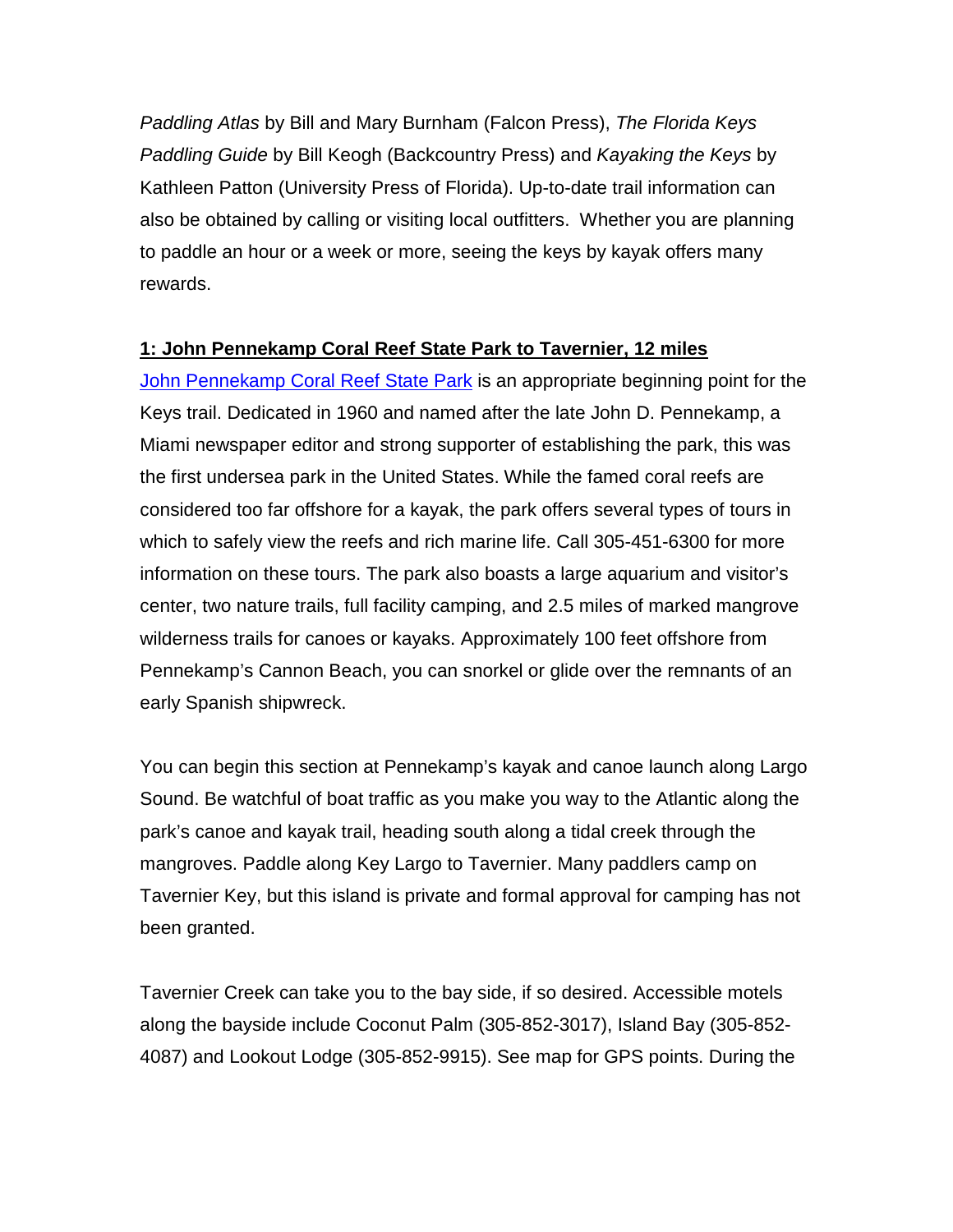peak spring season, some of these motels may require a two or three night minimum stay.

# **2: Tavernier to Islamorada, 9 miles**

In his *[History of Tavernier,](http://www.keyshistory.org/)* Jerry Wilkinson writes, "In early writings, the harbor between Tavernier Key and Key Largo is mentioned as a rendezvous area for Bahamian wreckers. It offered a haven from Atlantic gales and a good view of the Upper Keys reefs. In the early 1820s it is believed that slaves were gathered on Key Tavernier to be smuggled into the Bahamas by wreckers, but this has never been documented. It was used as a relay point for some escaped slaves enroute to the Bahamas."

The Keys history website, along with several good books, can inform you more about fascinating aspects of Keys history such as the wrecking industry, sponging, early native inhabitants, Flagler's railroad, devastating hurricanes and more.

Leaving historic Tavernier Key, it is a fairly straight shot along Plantation Key, once the site of a large Native American village. A huge Indian mound that stood on the island for centuries was leveled for construction in 1958.

When you reach the town of Islamorada, you can arrange for [Islamorada](http://www.islamoradachamber.com/islamoradalodging.cfm#.VKP6fU10x6m)  [Lodging](http://www.islamoradachamber.com/islamoradalodging.cfm#.VKP6fU10x6m) at one of several resorts and motels. Waterfront motels that are considered kayak friendly include: Conch On Inn Motel (mm 89.5) 305 852-9309; Lookout Lodge (mm 88) 305-852-9915; Coconut Cove Motel (mm85) 305 664- 0123. The Whale Harbor Channel in Islamorada is a link to the bay side. Islamorada has often been called the fishing capital of the world.

# **3: Islamorada to Long Key State Park, 15 miles**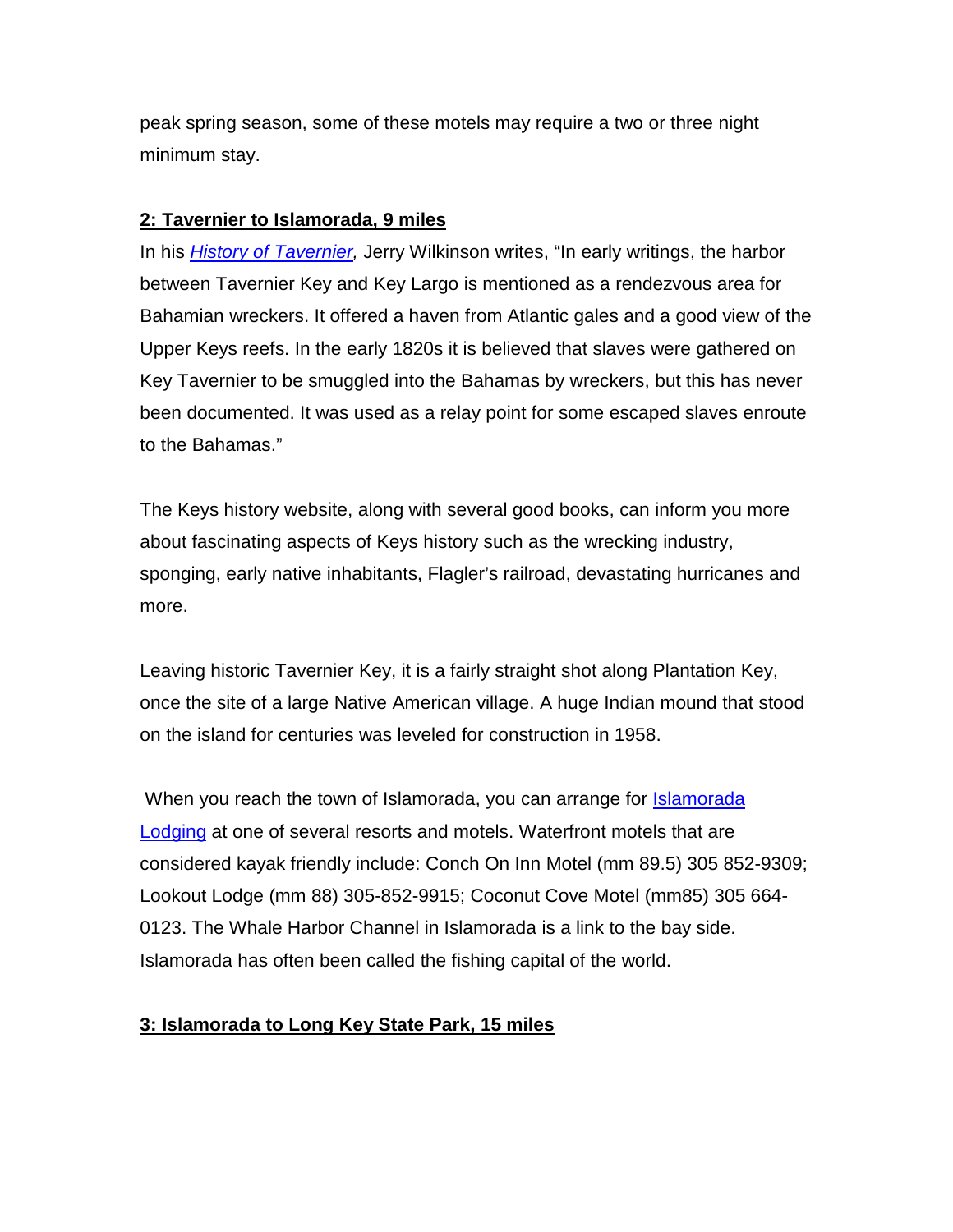The first of many long bridges separate Upper and Lower Matecumbe Keys in this section. On the Atlantic side of the bridge is Indian Key, famous for a Seminole raid in 1838 on the family of Dr. Henry Perrine. Perrine and several others were killed, though many family members successfully hid in a turtle kraal beneath the house. The island is now a state park and can be visited seven days a week from 8 AM to 5 PM. Tours are available at 9 AM and 1 PM Thursday through Monday. Just to the southwest of the park is the [San Pedro Underwater](http://www.floridastateparks.org/sanpedro/)  [Archeological Preserve State Park.](http://www.floridastateparks.org/sanpedro/) In good weather, you can glide over or snorkel the remains of a 1733 Spanish treasure ship, which lies in 18 feet of water. Look for the five white mooring buoys marking the site approximately 1.25 miles south of Indian Key. You can tie your kayak to these while snorkeling.

On the other side of the bridge is Lignumvitae Key, famed for harboring now rare lignum vitae trees. Meaning "wood of life" in Latin, the tree was used to treat diseases ranging from syphilis to gout, and its dense wood was used for submarine propeller shafts and other specific uses. Rare orchids, tree cacti and an historic homestead can also be seen on this state botanical area. Note that the park is also open from Thursday through Monday, from 8 AM to 5 PM. Tours are available at 10 AM and 2 PM.

Surrounding the island is the [Lignumvitae Key Aquatic Preserve](http://www.dep.state.fl.us/coastal/sites/lignumvitae/info.htm) and the Lignumvitae Key Management Area. Encompassing 10,000 acres of seagrass meadows, deep-water channels and hard-bottom communities, look for tarpon, bonefish, permit, sea turtles, lobster and other marine creatures in the clear waters. Most of the seagrass areas are zoned off limits to combustion engines.

Past Lower Matecumbe Key, Long Key sticks out like a huge boot. Early Spaniards called it "Cayo Vivora," which means Viper Key because its shape is said to resemble a snake with open jaws. On Long Key, you'll see remains of coral reefs formed 100,000 years ago, when sea level was 20 to 300 feet higher than today. When sea levels dropped during the last Ice Age, the reefs died and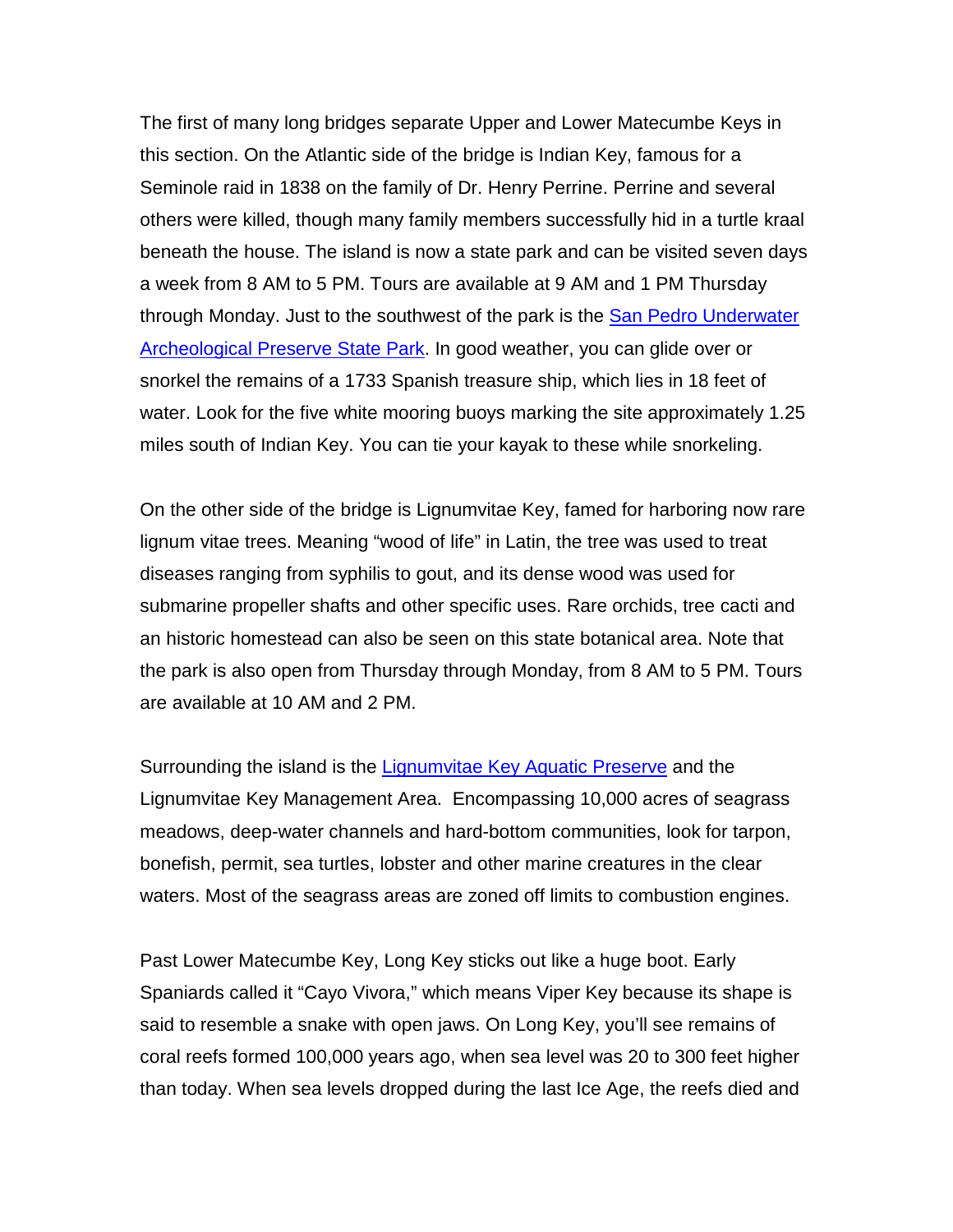formed the islands of the keys. The highest point in the Keys is 18 feet above sea level, while the average is less than 10 feet above sea level, a main reason why the Keys are so vulnerable to hurricanes.

Long Key is famous for Henry Flagler's Long Key Fishing Club, which attracted such notables as western author Zane Grey. Grey summed up his time spent on Long Key: "Into my memory had been burned indelibly a picture of a sunlit, cloudmirroring, green and gold bordered cove, above the center of which shone a glorious fish-creature in the air." The original fishing resort was destroyed in the 1935 hurricane.

Camping in [Long Key State Park](https://www.floridastateparks.org/park/Long-Key) is on the Atlantic side where you can reserve one of the park's 60 scenic campsites in the campground (all bordering the Atlantic Ocean) or camp in one of the park's six primitive campsites open to paddlers. You must reserve through Reserve America for the campground, or you can call the park headquarters up to 24 hours in advance to check on availability of the primitive sites: (305) 664-4815. The park also offers nature trails, an observation tower, and ranger led interpretative programs.

# **4. Long Key State Park to Curry Hammock State Park, 13 miles**

In this section, you'll pass several small islands and cross a long section of open water. Duck Key, which was bypassed by both the railroad and overseas highway, is the first large island you'll encounter. In the early 1800s, Charles Howe utilized the tidal creeks and pools of Duck Key for making salt. At that time, salt was the main element used in preserving meat.

You have the option of paddling to the inside (along the Overseas Highway) or outside of Duck Key to Tom's Harbor Keys and Grassy Key. Just past Grassy Key is Little Crawl Key and Curry Hammock State Park. Use Reserve America to reserve a site in advance at [Curry Hammock State Park](https://www.floridastateparks.org/park/Curry-Hammock) or call the park at least 24 hours in advance to check walk-in availability (305) 394-3330. Take a walk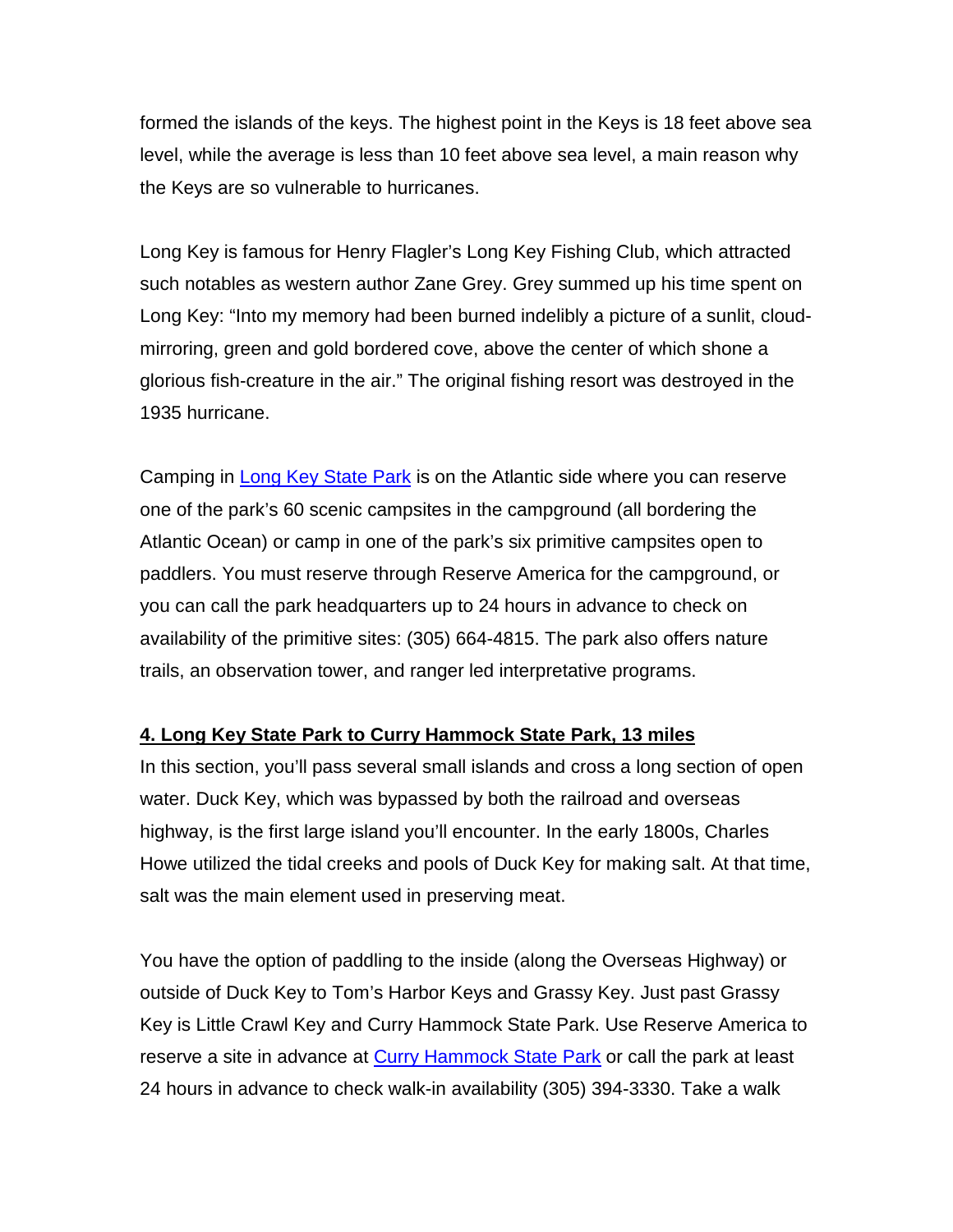through the hardwood hammocks and view one of the largest populations of thatch palms in the United States.

#### **5. Curry Hammock State Park to Molasses Key, 15 miles**

Take your time paddling through this section. First, you can take a break at Sombrero Beach in Marathon. Make sure to use the kayak launch site on the west side of the swimming beach.

As a side trip, you can take Sister's Creek (just west of Sombrero Beach) and then paddle through a labyrinth of shallow mangrove tunnels that wind through Boot Key, but be careful not to become lost! Once on the trail again, you'll cruise alongside a famous Keys landmark—the Seven Mile Bridge just past Marathon. You can view the new bridge, built in 1982, as well as the longest surviving bridge segment of Flagler's railroad. Imagine the work that went into the original bridge. Top quality cement was imported from Europe. Huge floating concrete mixers had to be used. Dams were built around each column to keep out water, as workers labored to bridge the span. Several hurricanes dealt serious blows to men and machines during the overall project. The fact that the bridge remains is a testament to the quality of workmanship and materials. The new bridge is also acclaimed as a major architectural and engineering achievement.

A little over two miles down the old bridge from Knight's Key, you can stop at [Pigeon Key Marine Science Center](http://www.pigeonkey.net/) and tour through a restored village and museum. Pigeon Key originally housed workers for the Flagler Railroad. What survives are eight restored Flagler-era buildings. Be sure to land on the beach on the north side of Pigeon Key. There is an entrance fee.

Primitive camping is on Molasses Key, a private island just over half way down the Seven Mile Bridge on the Atlantic side, but far enough away from the highway to avoid most of the traffic noise. The smaller of the two islands of Molasses Key is recommended. Be mindful of swift currents and the potential for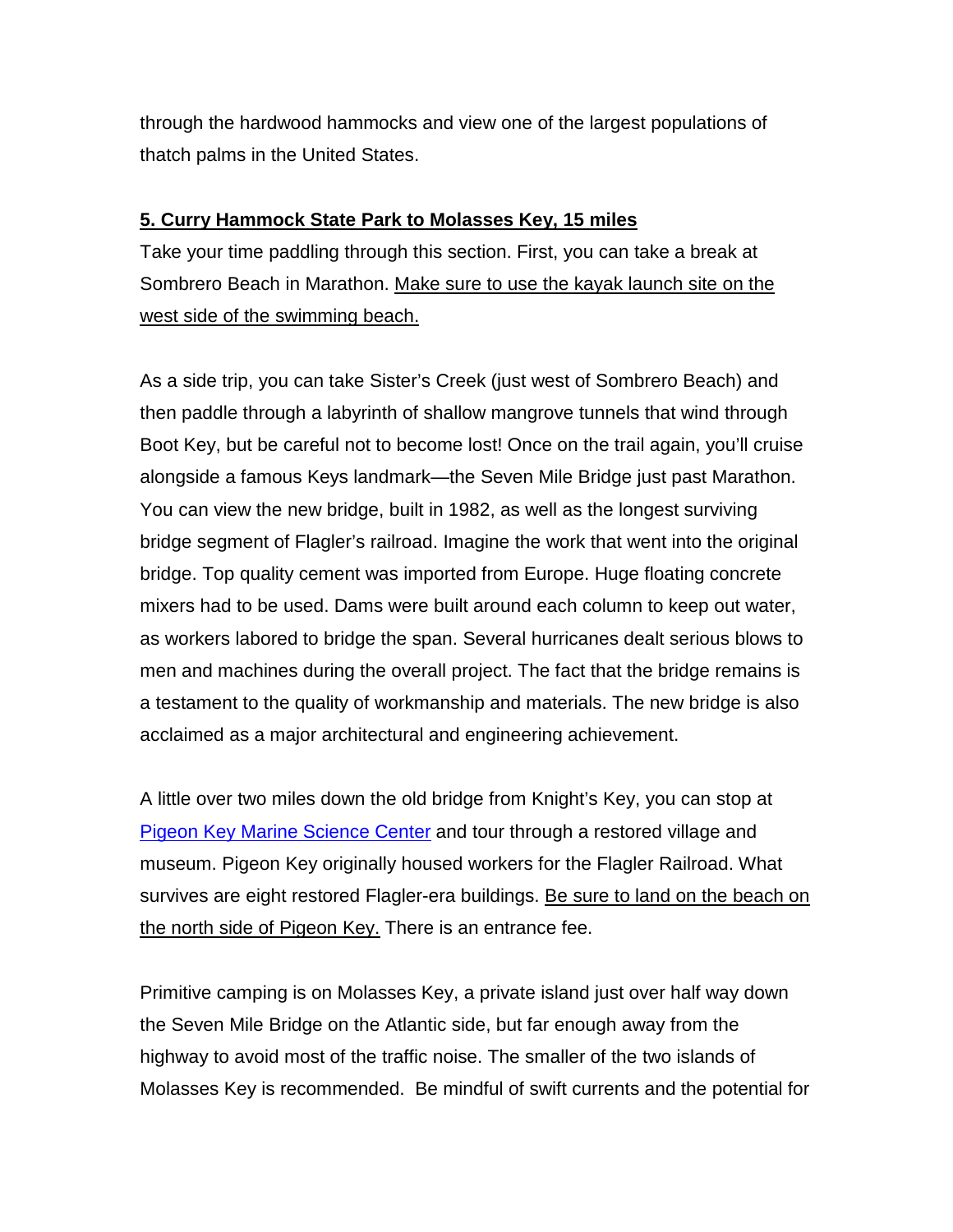strong winds when crossing these open spans of water. Molasses Key is privately owned, so camping is allowed with permission from Frank and Monica Woll at Florida Bay Outfitters, [monicamcmanus@yahoo.com.](mailto:monicamcmanus@yahoo.com) There is no charge.

#### **6. Molasses Key to Bahia Honda State Park, 7 miles**

Some places just seem more graced with beauty than others. [Bahia Honda State](https://www.floridastateparks.org/park/Bahia-Honda)  [Park](https://www.floridastateparks.org/park/Bahia-Honda) is one of them. Arching palms frame sandy beaches and coves alongside sparkling clear water. An old section of the Flagler railroad bridge (the only trestle bridge along the route) across the Bahia Honda Channel gives the park an historic flavor.

This is a very popular state park, considered one of the top beaches in the world, so reserve campsites early. Prime tent sites along the Atlantic are in the Sandspur Camping Area. Non-electric beachside sites are 49 through 56. The more expensive electric sites are 64 through 72. There is also camping near the bridge in the Buttonwood Camping Area (sites 12 through 25 are electric sites along the water) and eight non-electric sites (cheaper) along Florida Bay in the Bayside Camping Area. You may want to access the park on the north side of the abandoned railroad bridge along the west end of the key if the surf is strong along the Atlantic beaches.

Campsite #80 on the bay side is available to paddlers on a first-come, first-serve basis. Paddlers must first register at the park's ranger station. If you plan to use the site, call the park at (305) 872-2353 on the morning of your planned arrival to ensure that the site will not be released for use by the general public. The site is held by the park until 3 p.m. each day to allow for paddlers to get a first shot.

At the far end of Sandspur Beach, don't miss the nature trail that follows the shore of a tidal lagoon. Here, you can see two national champion trees: the silver palm, a threatened species, and the yellow satinwood. The endangered lily thorn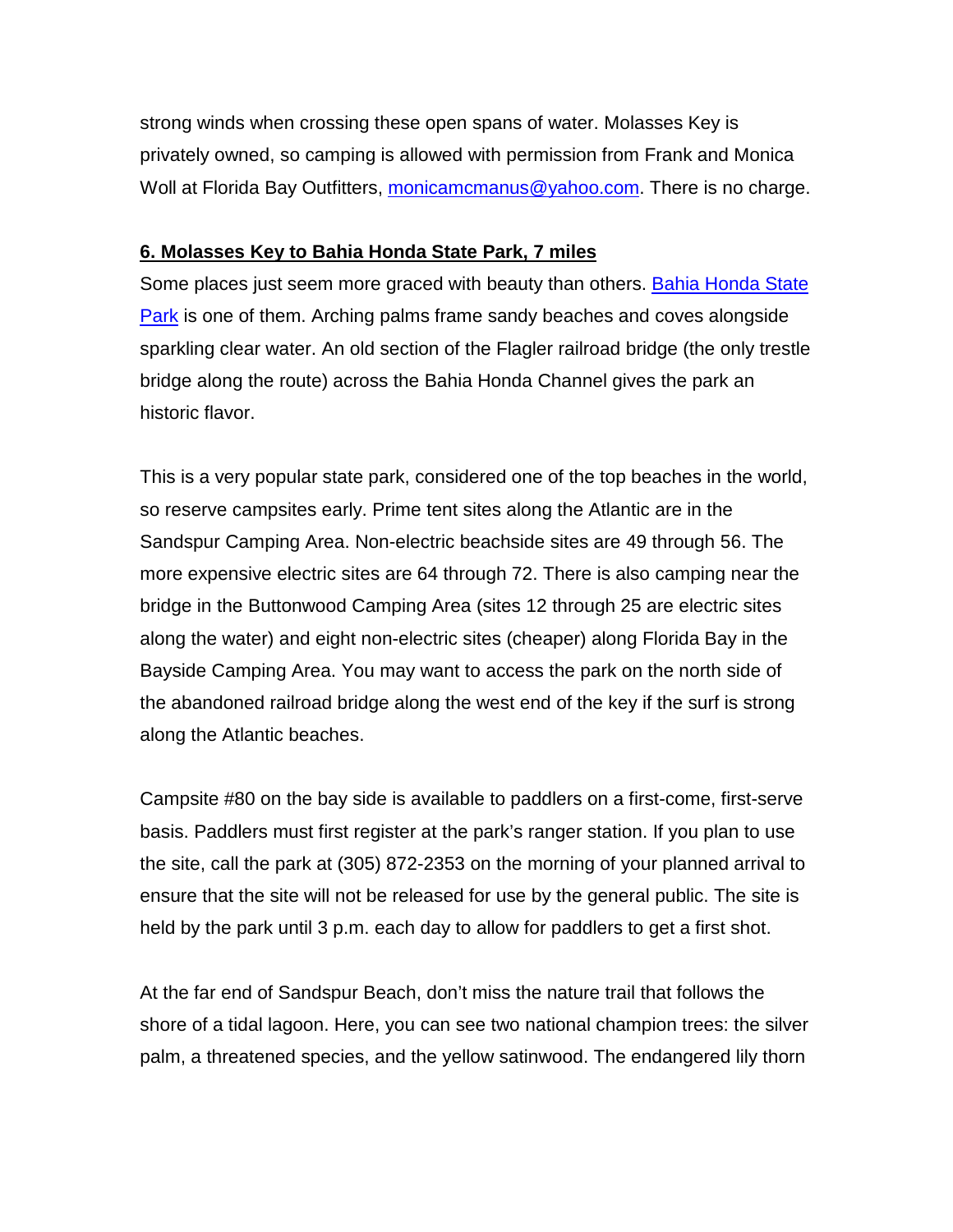can also be seen. The park boasts one of the largest stands of silver palms in the United States.

If Bahia Honda is booked, try camping at the [Big Pine Key Fishing Lodge](http://www.big-pine-key.com/fishinglodge.php) just across the Bahia Honda Channel (305 872-2351). You can land at the boat ramp via the inlet parallel to U.S. 1. Sites 10 through 14 and 40 through 46 are tent sites right on the water. The campground has a convenience store, pool, and laundry. Bicycles can often be rented if one wants to ride the two or so miles to restaurants and a larger grocery store in Big Pine.

Be on the lookout for endangered key deer, which roam freely on Big Pine Key. The Key deer is the smallest subspecies of the Virginia white-tailed deer, having become isolated in the middle keys about 4,000 to 10,000 years ago when sea levels rose. Big Pine Key also contains a high level of biodiversity, with 466 documented plant species.

If you stay at Big Pine Key Fishing Lodge, you can cut about 3.5 miles off your next day's paddle to Sugarloaf Creek.

# **7. Bahia Honda State Park to Sugarloaf Key KOA, 17 miles**

Part of the beauty of paddling this stretch is that once you pass Spanish Harbor, you can paddle alongside several remote islands more than two miles from the main highway, so traffic noise is minimized. You'll also cruise through the 6,000 acre Coupon Bight Aquatic Preserve, located on both sides of Newfound Harbor Keys. On the Atlantic side of the keys, look for circular domed formations which are living coral patch reefs. By snorkeling, you can spot brightly-colored tropical fish along with larger grouper, snapper, snook and barracuda. Besides providing necessary habitat for marine life, patch reefs such as these baffle wave energy, thus helping to provide storm protection for the islands.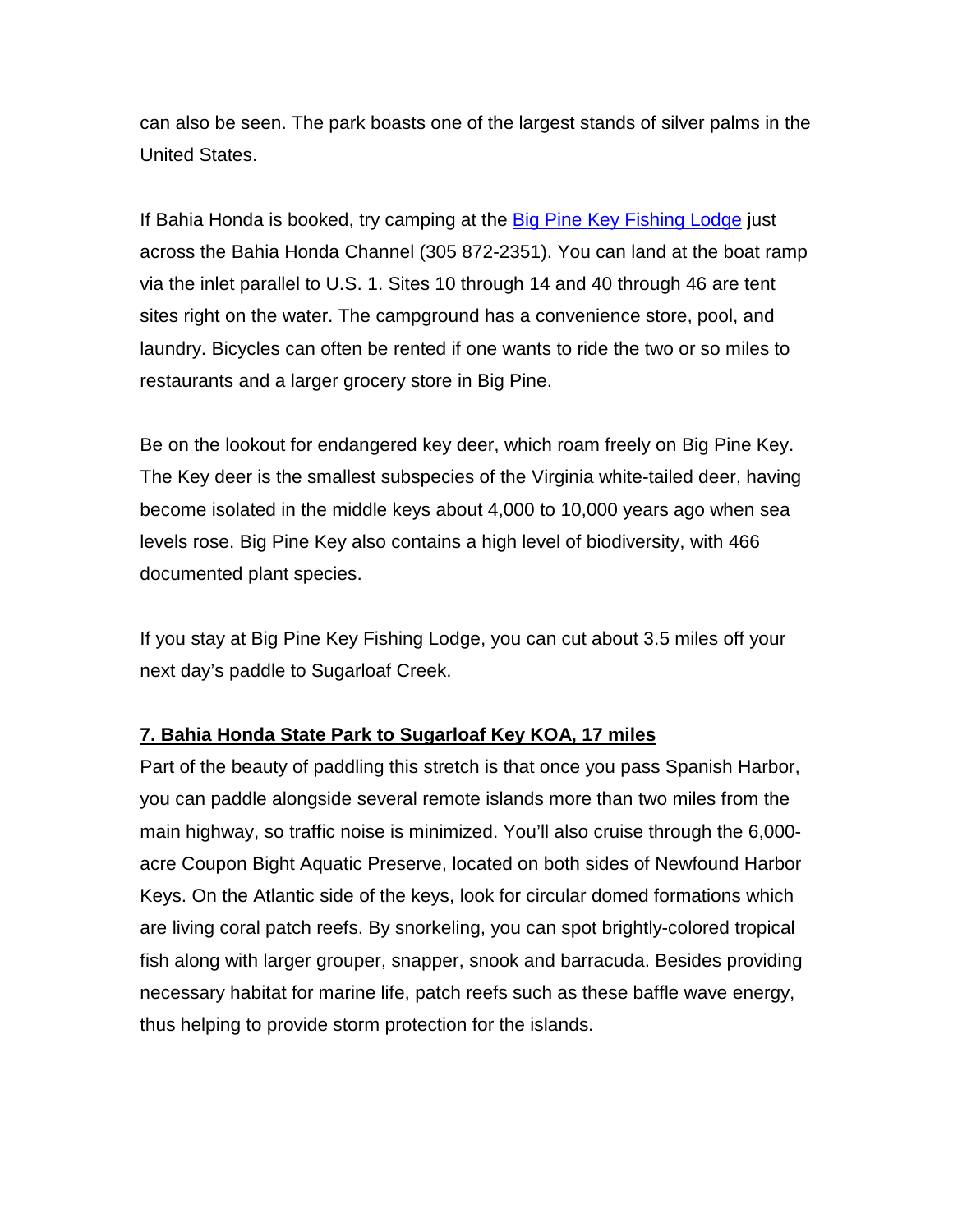Coupon Bight itself is a shallow tropical lagoon where you can spot numerous wading birds and possibly key deer along the shore. Sea turtles nest on the preserve's beaches. These waters are known for harboring large numbers of tarpon in the spring.

Camping is at the [Sugarloaf Key KOA,](http://koa.com/campgrounds/sugarloaf-key/) 305-745-3549. This full facility commercial campground is located on the Atlantic side of Sugarloaf Key along a well-marked channel. GPS on map is for the boat ramp. Kayakers can stay in a spacious primitive tent area for less than the regular fee. Some paddlers stay at an unauthorized campsite near a collapsed bridge along Tarpon Creek. **NOTE: Due to damage from Hurricane Irma, Sugarloaf Key KOA is not expected to reopen until October of 2018. Check website or call for updates.**

#### **8. Sugarloaf Key KOA to Boyd's Key West Campground, 20-21 miles**

On your way to Boyd's, you'll paddle along Sugarloaf Key. An 1850 census reveals only three males residing on Sugarloaf Key. One was known as "Happy Jack." Believed to have a fondness for whiskey, he survived by trapping deer and raising fruit. Other colorful Keys hermits of the time included Paddy Whack, Jolly Whack, Red Jim and Lame Bill.

Sugarloaf Key is better known for a 35-foot tower that remained unoccupied. In 1929, trying to control the hefty mosquito population, R.C. Perky called in outside help to build a giant bat house. Stocked with imported bats, the bats promptly flew away and the tower failed to attract new bats. Nevertheless, tourists continue to flock to this national historic landmark. The tower is located on the west side of Sugarloaf Sound on the bayside.

A good rest stop and launch site is [Sammy Creek Landing,](http://myfwc.com/viewing/recreation/wmas/lead/florida-keys/visitor-information/on) on the east side of Sugarloaf Creek (see map) where there are picnic tables and a pavilion.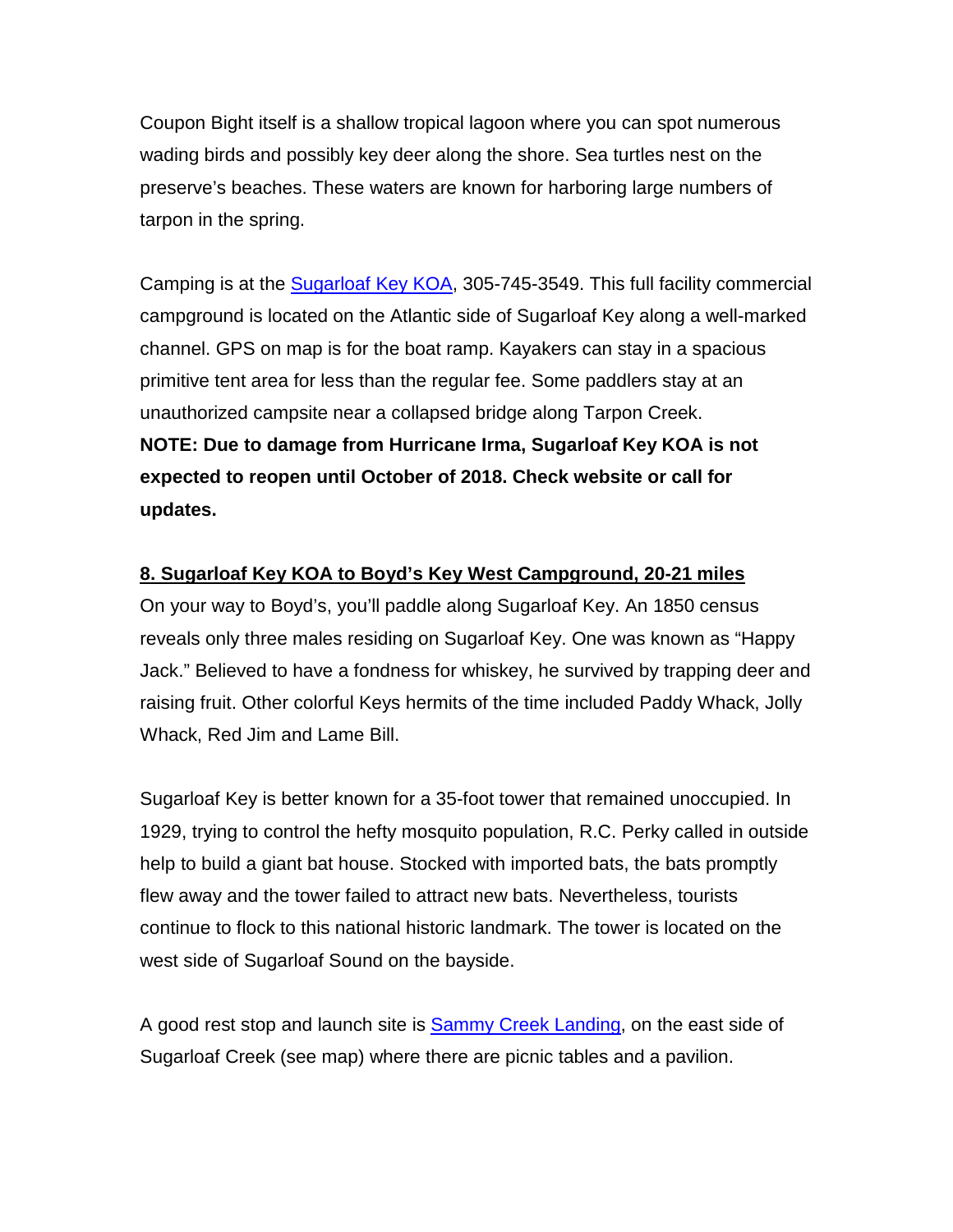Paddle alongside Boca Chica Key through the [Western Sambos Ecological](http://floridakeys.noaa.gov/zones/ers/westernsambo.html)  [Reserve,](http://floridakeys.noaa.gov/zones/ers/westernsambo.html) believed to contain the greatest habitat diversity in the Lower Keys. Nearshore patch reefs are accessible to kayakers while bank reefs and other coral formations may be too far offshore.

Proceed to Key West, the largest of the Keys' towns and one that boasts a culture all its own. [Boyd's Campground](http://www.boydscampground.com/) is located on the east side of Stock Island about a half-mile south of the main highway. It boasts several waterfront tent sites along with a heated pool, laundry facilities, game room and convenience store. You can [email](https://secure.floridakeys.com/boyds/reservations.cfm?_ga=1.69904016.1481468993.1440617697) for reservations or if you are planning to arrive within two days, you can call directly at (305) 294-1465. There are also several oceanside resorts and motels in Key West.

The old part of Key West is about five miles west of Boyd's Campground. Buses or taxis, or your own two feet, can take you to numerous museums, restaurants and other attractions. Don't miss the sunset celebration at Mallory Square, where people-watching is an added bonus.

# **9. Boyd's Key West Campground to Fort Zachary Taylor Historic State Park, Key West, 7 miles**

Cruise along several scenic beaches, such as the renowned Smathers Beach. You may want to stop for a photo at the southernmost point in the continental United States, identified by a huge red-topped metal marker just past South Beach. The end of this segment is [Fort Zachary Taylor Historic State Park.](https://www.floridastateparks.org/park/Fort-Taylor) You can only land at a kayak launch spot on the eastern end of the park's beach near a kayak concessionaire if you notify the park in advance and state that you are a long-distance paddler in need of a rest stop or being picked up: (305) 292-6713. You need to check in at the admissions gate before using the park and touring the fort and/or the person picking you up will need to pay park admission.